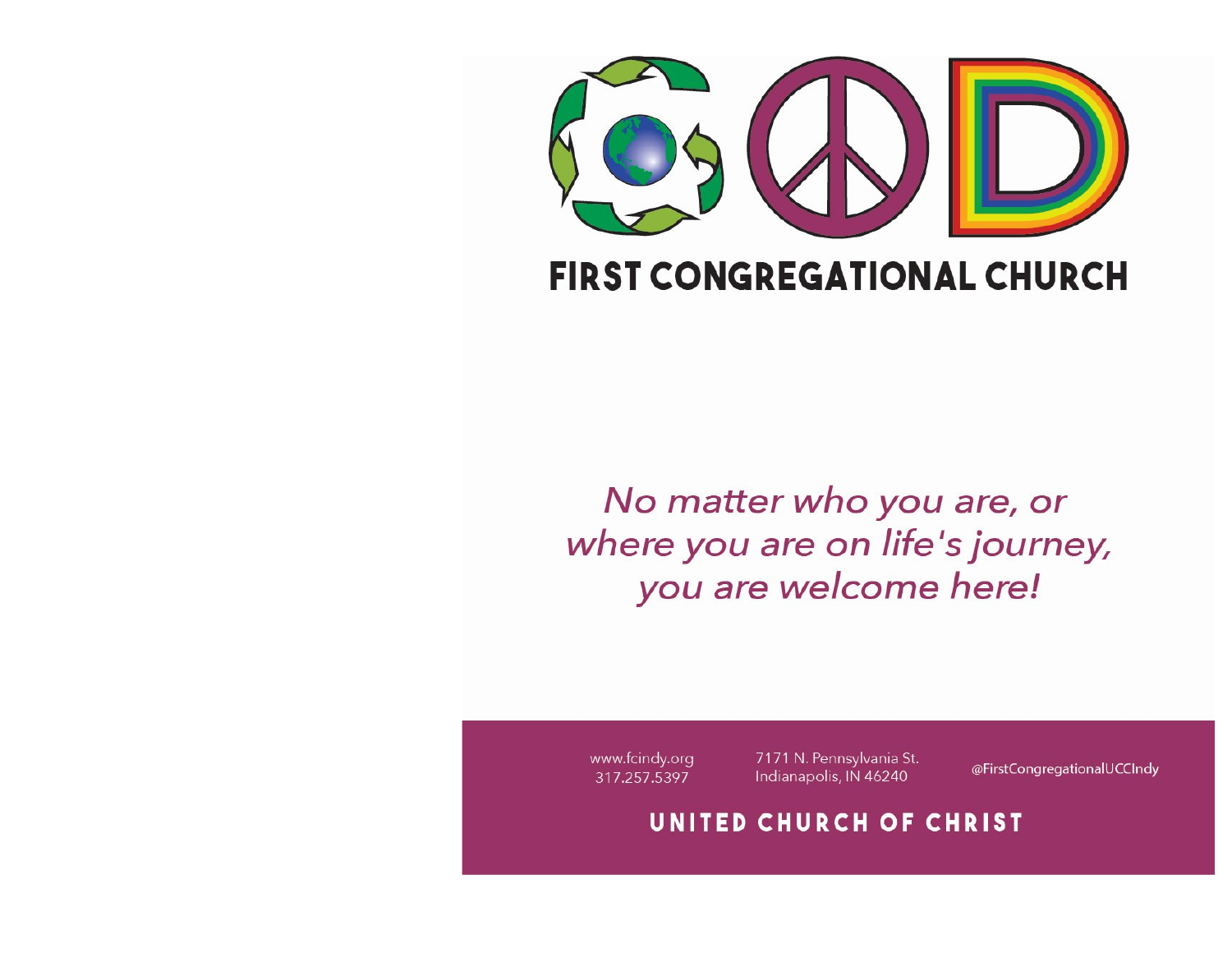#### Welcome home! We celebrate being Open and Affirming since 1994.

We welcome first time quests and include **all ages** in our worship service. We believe we are called by Jesus to be a transforming presence for God in the world.

- Propelled by God's grace, we strive to **welcome** and **love** everyone;
- Seeking to hear God's voice in today's world, we **worship, learn** and grow in faith individually and as a community;
- Responding to God's call for **compassion**, justice, and care of the earth, we equip and empower each other to make a difference in our lives and in the world.

#### Church Office Hours for This Week

Pastor Sarah's office hours: Shannon's Office Hours:

Monday: Tuesday: Wednesday: Out of Office Thursday: Friday: Sabbath Out of Office Out of Office Out of Office

| Monday:           | Sabbath           |
|-------------------|-------------------|
| Tuesday:          | 9 a.m. to 12 p.m. |
| <b>Wednesday:</b> | 9 a.m. to 12 p.m. |
| Thursday:         | 9 a.m. to 12 p.m. |
| Friday:           | 9 a.m. to 12 p.m. |

#### Participants in Today's Service

Rev. Dr. Sarah Lund Preacher Clark Collier Worship Leader Sean Baker Organist, Music Designer Julie Houston Choir Director Isa Abbott Dancer Jesse Wittman String Bass

The flowers on the altar are from Earl and susanna-judith rae Hoppert.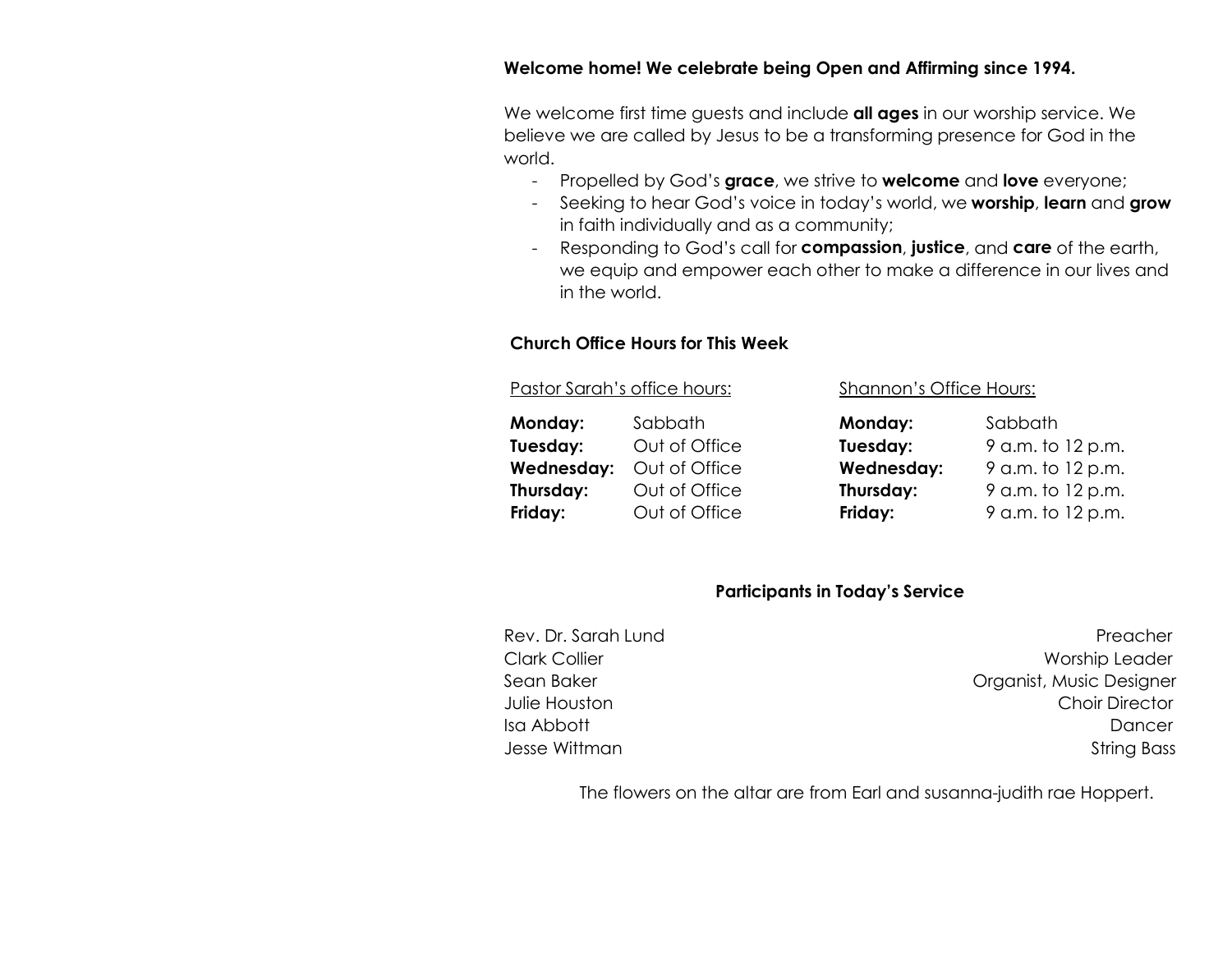Please speak the **bold**-printed words in unison. Asterisk (\*) indicates those who choose to may stand. Headphones are available for those who may need assistance. Please see an usher.

## CENTERING FOR WORSHIP

| PRELUDE | "Imago Dei (Image of God)" | J. K. Warner  |
|---------|----------------------------|---------------|
| INTROIT | "What a Wonderful World"   | Weiss, Thiele |
|         |                            |               |

WELCOME Rev. Dr. Sarah Lund

\*CALL to WORSHIP (from our ONA Covenant) Clark Collier God calls us to end ignorance, fear, hatred, prejudice and discrimination against all people.

## Each one of us is loved and made in the image of God.

We are called to follow the life and teachings of Jesus who denied no one and welcomed all.

## Each one of us is loved and made in the image of God.

We recommit ourselves to creating a safe place which is free from exploitation and abuse, and that is inclusive for all people to worship God. Each one of us is loved and made in the image of God.

OPENING PRAYER

Moment of silence for personal reflection

PASSING OF THE PEACE

## HEARING GOD'S WORD

\*HYMN #575 O, For a World (v. 1 & 2)

MESSAGE FOR ALL AGES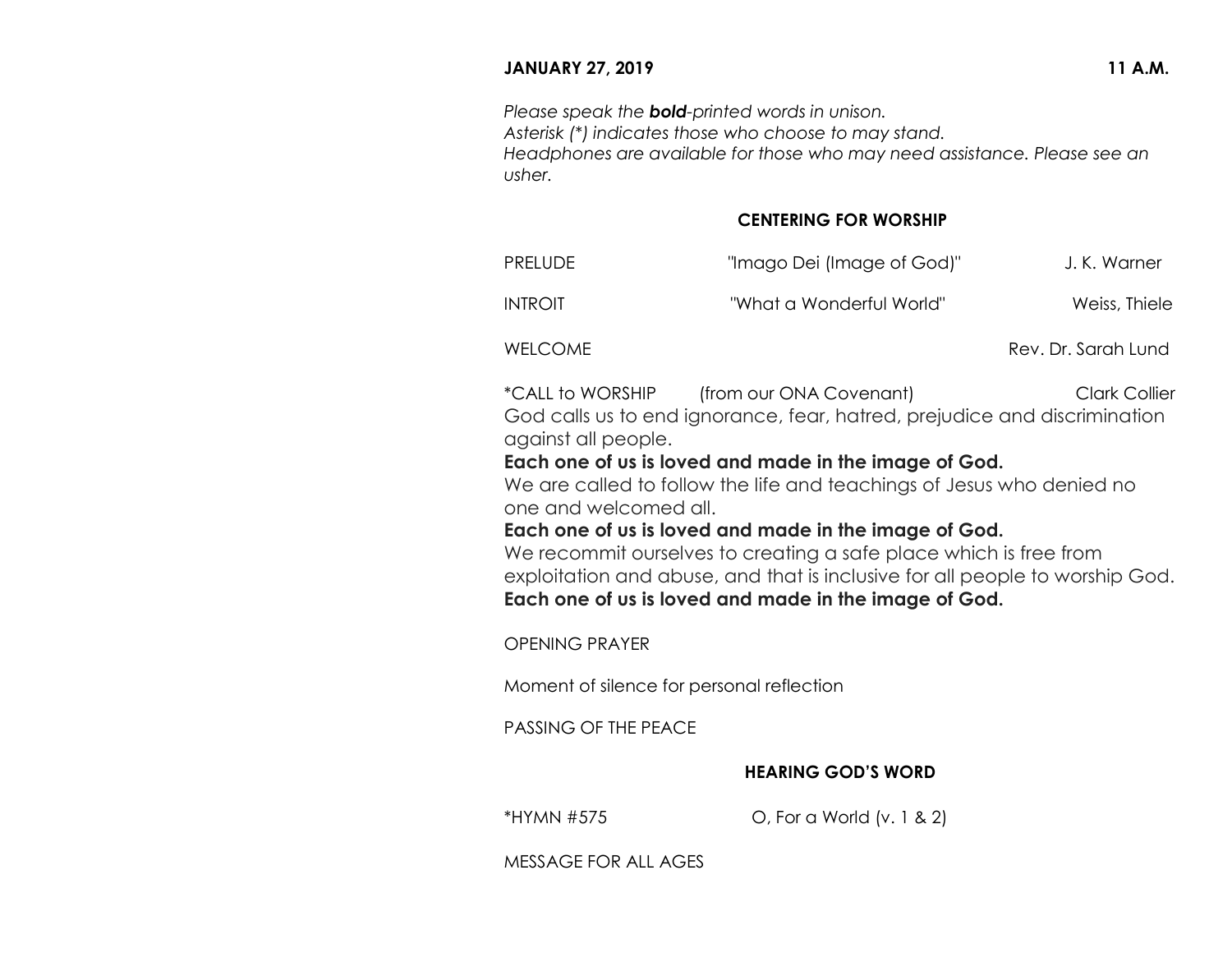ANTHEM "Life" Emile, Ernest You give me hope when I wake up; to lift my head high and take what's mine. We look for laughter in the madness. You give me hope, and You give me life. SCRIPTURE **I Corinthians 12: 12-31a** Clark Collier SERMON A More Excellent Way: 25 Years of ONA Rev. Dr. Sarah Lund SPECIAL MESSAGE MESSAGE MYA ANGELOU

HYMN #575 O, For a World (v. 3)

## RESPONDING TO GOD'S WORD



Hear our prayers for ourselves and others  $\mathcal{R}$ Hear our prayers for our nation  $\mathcal{R}$ Hear our prayers for all of Creation  $\mathcal{R}$ 

## LORD'S PRAYER

Our Father or Our Mother or Our Creator or Our Sacred Presence, who art in heaven, hallowed be thy name. Thy kingdom come, thy will be done, on earth as it is in heaven. Give us this day our daily bread, and forgive us our sins as we forgive those who have sinned against us; and lead us not into temptation but deliver us from evil, for thine is the kingdom, the power and the glory forever. Amen.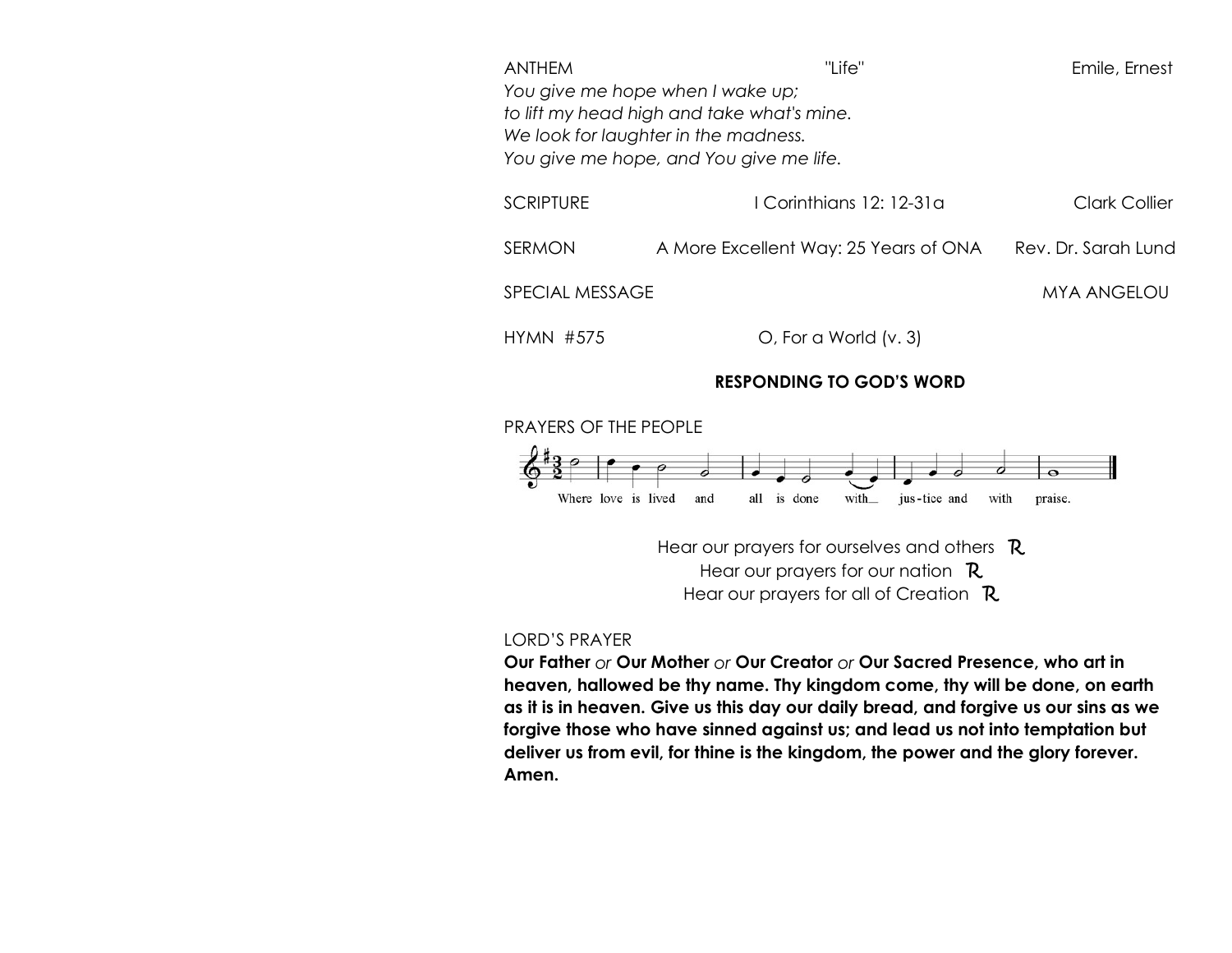#### OFFERING of GIFTS and TITHES

OFFERTORY "True Colors" Steinberg, Kelly I see your true colors shining through. I see your true colors, and that's why I love you. So don't be afraid to let it show. Your true colors are beautiful like a rainbow.

\*DOXOLOGY (778) AND PRAYER OF THANKSGIVING Praise God from whom all blessings flow; Praise God all creatures here below; Praise God for all that love has done; Creator, Christ, and Spirit, One.

## GOING OUT TO LOVE THE WORLD

 $*$ HYMN  $#575$  O, For a World (v. 4 & 5)

\*BENEDICTION Rev. Dr. Sarah Lund

BENEDICTION RESPONSE Life (excerpt) Emile, Ernest

POSTLUDE **Example 20 We Are Family Edwards, Rodgers** Please remain seated for the postlude or leave the sanctuary quietly. Everyone is invited for coffee, refreshments, and conversation in the church parlor.

## CALLS to SERVE

"Here am I; send me!" Isaiah 6:8

## TODAY!!! Annual Meeting at 12:30p.m.

Please let your voice be heard - come to the annual meeting to discuss and vote on the direction of our church for 2019. We will elect our officers and board members, discuss and vote on our budget and endowment, and we will determine our calling to be a 'just peace' church. It is the primary meeting of the year that focuses on how ALL our resources are put to use to spread God's love! Join together for a pitch in lunch right after the service before the meeting starts.

## Adult Class – Sunday, February 3, 9:45a.m.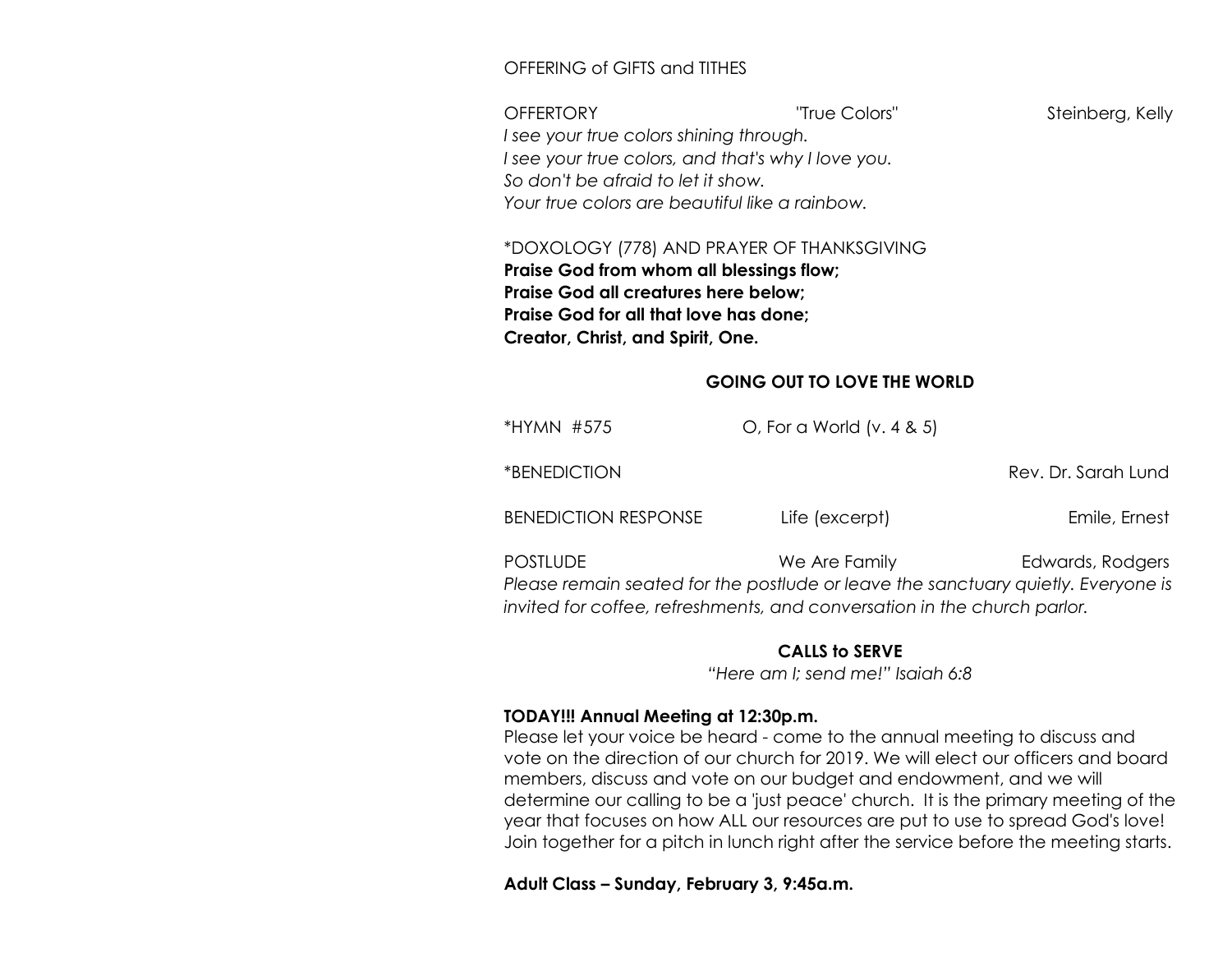Rev. Michael Neuroth, will lead us in a time of education, inspiration and empowerment as we discuss the UCC's international justice policies.

All Church Board Retreat, Saturday, February 2 from 9a.m.-12p.m. – All newly 2019 elected Board members plan to be present for this All Church Board Retreat.

#### Just Peace Buzz & Pitch-in lunch with Rev. Michael Neuroth, February 3, 12:30p.m.

Rev. Michael Neuroth will lead us in a BUZZ conversation about the Justice Ministry of the UCC, nationally and globally, as well as what it means for First Congregational to be a JUST PEACE church. The BUZZ and pitch in luncheon will be following worship.

#### Thinking about making First Congregational UCC your church home?

Pastor Sarah is happy to talk with anyone who is interested in learning more about becoming a member of this Open and Affirming family of God.

**Mittens and More!** All winter we will continue collecting mittens, gloves, scarves, hats, socks, blankets, and new or gently-used winter coats for the refugees who are served by Exodus Refugee Immigration. Put small items on or under the "Mitten Tree" and coats and blankets in the Exodus box in the coat room. Monetary donations in the offering plate marked "Exodus—Winter" are welcome too.

#### January Mission of the Month: The Open & Affirming Coalition

The Open and Affirming Coalition of the United Church of Christ has been operating for over 30 years with the responsibility for the church-wide ONA movement. As of January 1, 2019, there are now 1,500 ONA congregations! The ONA Coalition is an independent, non-profit organization and receives no regular funding from OCWM. 75% of its operating budget relies on donations from individuals and contributing ONA churches. Thank you for your support of this Mission of the Month.

**Pantry Items of the Month** - During January we are collecting the following items: bread, soup, applesauce, and shampoo.

**Green Team Tip** - Have you cultivated the habit of turning lights off as you exit a room? Even if you plan to return? It pays to turn them off if you are gone longer than 90 seconds.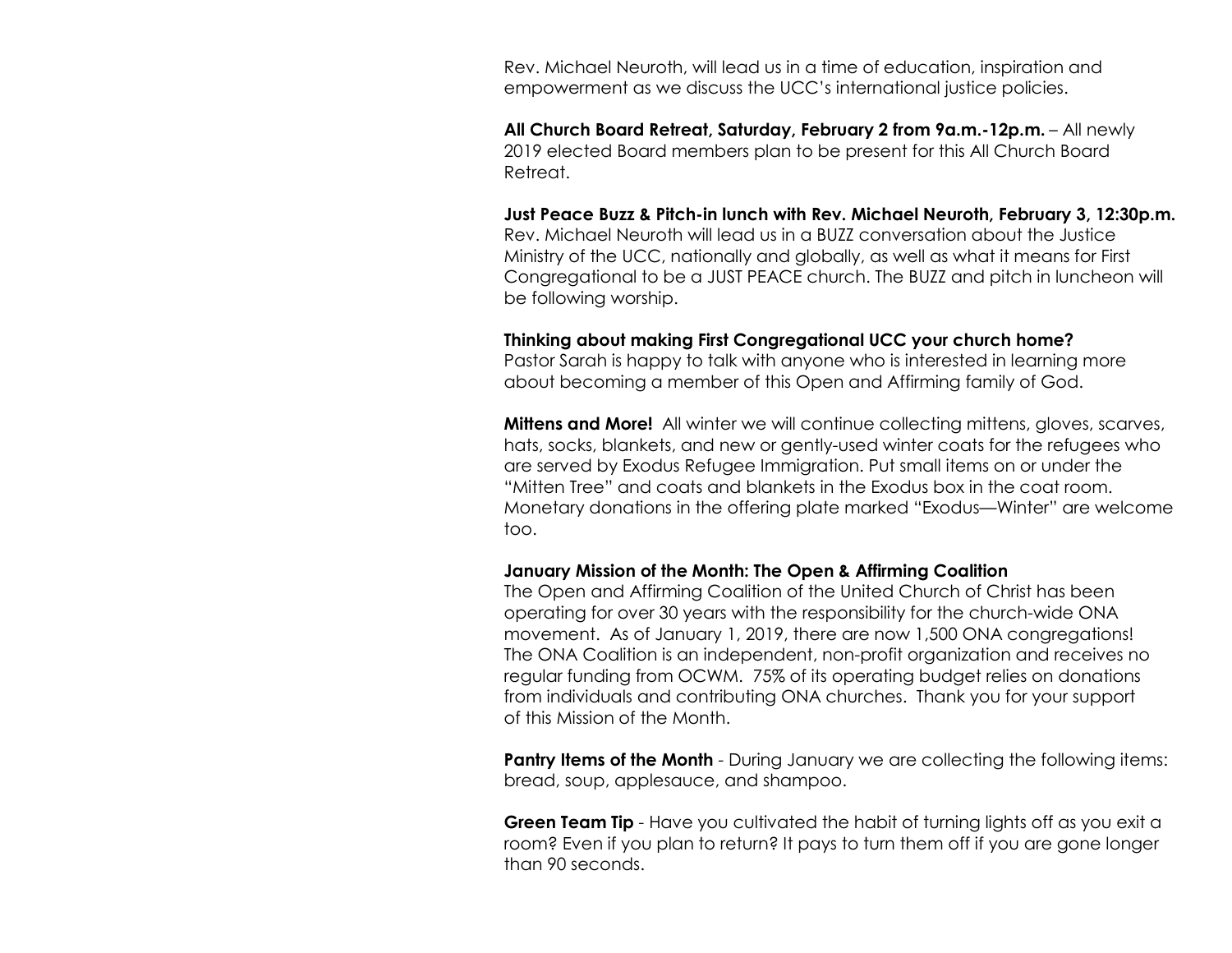Save the Date – All-Church Retreat will be March 22-23 at the Benedict Inn. Look for registration details coming soon. Talk to Pastor Sarah for more information.

# THIS WEEK AT FIRST CONGREGATIONAL

| Sunday, January 27   |             | 12:30 p.m. Annual Meeting                                                           |
|----------------------|-------------|-------------------------------------------------------------------------------------|
| Thursday, January 31 |             | 7:00 p.m. Choir Rehearsal                                                           |
| Saturday, February 2 | $9:00$ a.m. | <b>Board Retreat</b>                                                                |
| Sunday, February 3   | $9:45$ a.m. | Adult Sunday Class with guest, Rev.<br>Michael Neuroth                              |
| Sunday, February 3   |             | 11:00 a.m. Worship led by Pastor Sarah with guest<br>preacher, Rev. Michael Neuroth |
| Sunday, February 3   |             | 12:30 p.m. Just Peace Buzz & pitch-in lunch with<br>Rev. Michael Neuroth            |

## To the parents of our young children

God put the wiggle in children, please don't feel you have to suppress it in God's house. You are invited toward the front using the Prayground if you like. Keep children engaged by quietly explaining the parts of the service, actions of the pastor, worship leaders, and musicians. Sing, pray, and speak the responses; children learn worship behavior by copying you. The way we adults welcome children in church directly affects how they respond to the Church and to one another. Let all ages know that they are at home in this house of worship. As Jesus said, "Let the children come to me."

## To the members of our congregation

The presence of children is a gift to our church and to our community. They remind us that we are to share and pass on our faith. It is a gift to have children among us. Please welcome our children and encourage their parents with a warm smile.